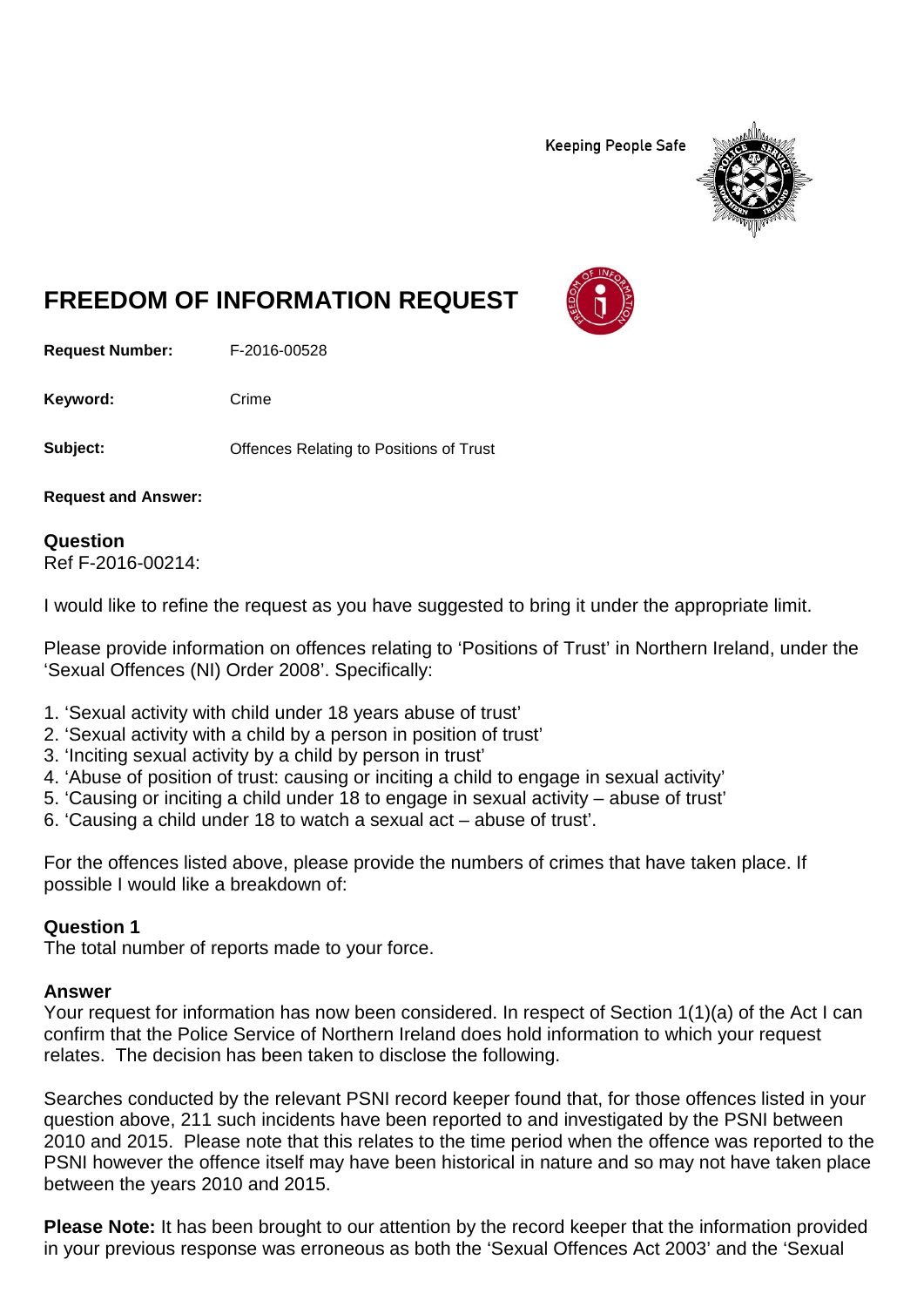Offences (NI) Order 2008' are in effect within Northern Ireland and so to be of retrieve all relevant information the searches performed by the PSNI record keeper include any of the offences listed above, whether it relates to the 'Sexual Offences Act 2003' or the 'Sexual Offences (NI) Order 2008'.

# **Question 2**

The total number of individuals arrested by your force.

# **Answer**

Between 2010 and 2015, 42 individuals were arrested in relation to the offences listed above and a breakdown of these arrests is provided in the table below.

| Table 1. Arrests for abuse of position of trust offences (2010-2015) |      |      |          |          |      |      |  |  |  |
|----------------------------------------------------------------------|------|------|----------|----------|------|------|--|--|--|
| <b>Offence Type</b>                                                  | 2010 | 2011 | 2012     | 2013     | 2014 | 2015 |  |  |  |
| Sexual Activity with a Child by a Person in                          |      |      | $\Omega$ |          |      |      |  |  |  |
| <b>Position of Trust</b>                                             |      |      |          |          |      |      |  |  |  |
| Sexual Activity with Child Under 18 years                            |      |      | 0        |          | O    |      |  |  |  |
| Abuse of Trust                                                       |      |      |          |          |      |      |  |  |  |
| Abuse of Position of Trust: Causing or                               |      |      | $\Omega$ | $\Omega$ | O    |      |  |  |  |
| Inciting a Child to Engage in Sexual Activity'                       |      |      |          |          |      |      |  |  |  |
| Causing or Inciting a Child Under 18 to                              | ∩    | 8    | 5        | 4        | 5    | ี    |  |  |  |
| Engage in Sexual Activity - Abuse of Trust'                          |      |      |          |          |      |      |  |  |  |
| Causing a Child Under 18 to Watch a Sexual                           |      | 3    | 2        |          | 0    |      |  |  |  |
| Act - Abuse of Trust'                                                |      |      |          |          |      |      |  |  |  |
| Total                                                                | 2    | 14   |          |          | 6    |      |  |  |  |
|                                                                      |      |      |          |          |      |      |  |  |  |

 **Table 1. Arrests for abuse of position of trust offences (2010-2015)**

**Note:** This information has been extracted from a live system and may not provide the complete information for this request as incidents reported to the PSNI may still be under investigation and my result in future charges.

# **Question 3**

The total number of individuals charged by your force.

# **Answer**

Searches by the record keeper has identified that, between 2010 and 2015, 11 charges were made in relation to the abuse of trust offences and a breakdown of these charges is provided in the table below.

| <b>Offence Type</b>                                                                   | Year |      |      |      |      |  |
|---------------------------------------------------------------------------------------|------|------|------|------|------|--|
|                                                                                       | 2011 | 2012 | 2013 | 2014 | 2015 |  |
| Causing a Child Under 18 to Watch a Sexual Act -<br>Abuse of Trust                    |      |      |      |      |      |  |
| Causing or Inciting a Child Under 18 to Engage in Sexual<br>Activity – Abuse of Trust |      |      |      | 3    |      |  |

**Table 2. Number of Charges for abuse of position of trust offences (2010-2015)**

**Note:** The data has been extracted from the recorded crime dataset where the date of report of an abuse of position of trust offence was recorded from 1 January 2010 – 31 December 2015. Please note according to the Home Office Counting Rules the classification of Abuse of Position of Trust should only be recorded when the victim is aged 16 or 17 years old, for children younger than 16 then the appropriate rape or sexual assault classification should be used. Therefore the recorded crime figures would not be a complete count of all instances of abuse of position of trust and Statistics Branch would not be able to identify those instances where the victim is under 16. This information has been extracted from a live system and may not provide the complete information for this request as incidents reported to the PSNI may still be under investigation and my result in future charges.

# **Question 4**

The total number of individuals convicted.